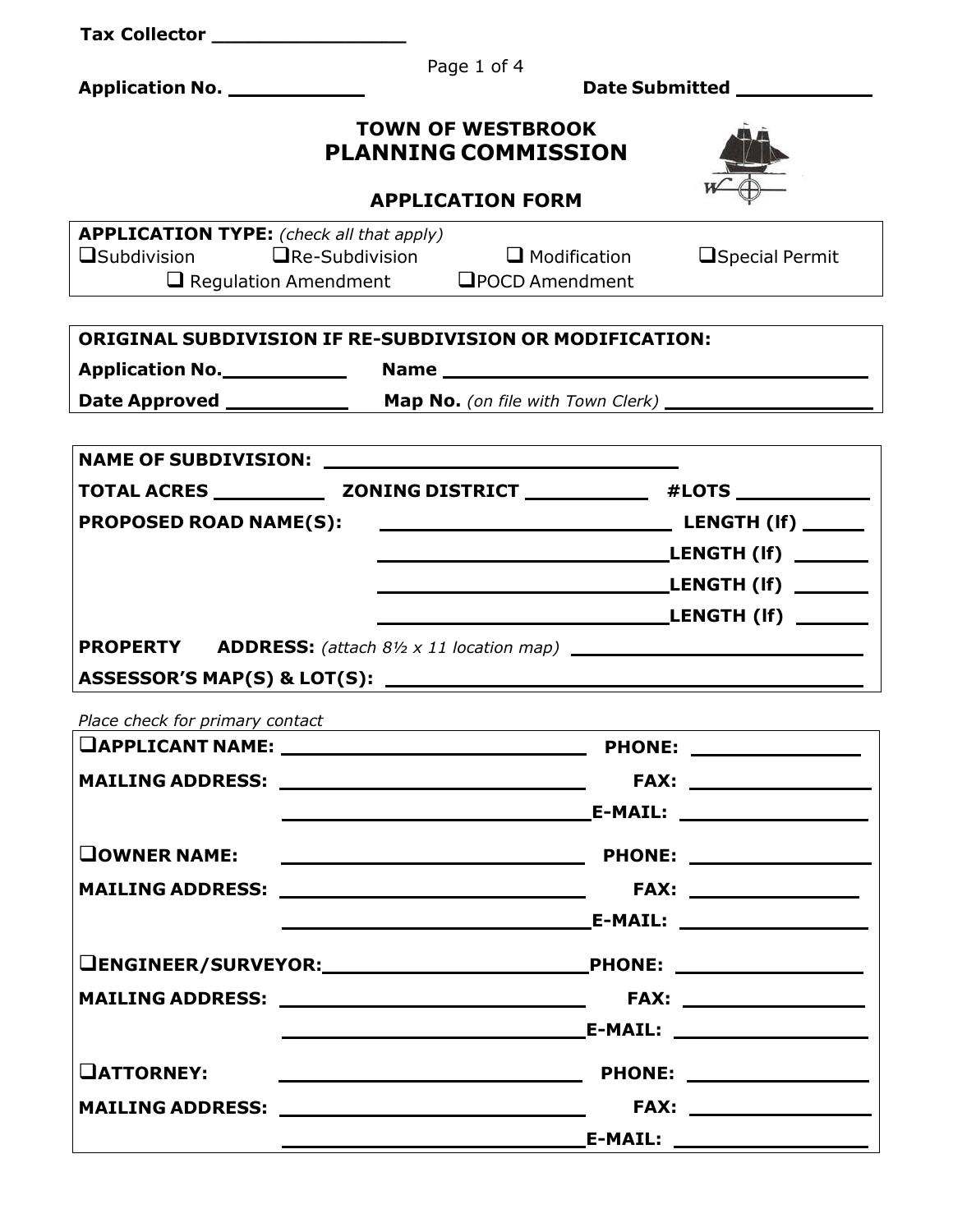Page 2 of 4 **Tax Collector \_\_\_\_\_\_\_\_\_\_\_\_\_\_\_\_**

**YES NO**

**Application No. Date Submitted** 

## **APPLICATION QUESTIONNAIRE**

- 1.  $\Box$   $\Box$  Is any part of site within 500' of town boundary?
- 2.  $\Box$   $\Box$  Is access to the subdivision provided from an adjoining town?
- 3.  $\Box$   $\Box$  Is access to the subdivision provided from a state highway?
- 4.  $\Box$   $\Box$  Is development considered a major traffic generator under CGS 14-311?
- 5.  $\Box$   $\Box$  Are there inland wetlands or watercourses on the property to be subdivided?
- 6.  $\Box$   $\Box$  Is any development proposed within 100' of an inland wetlands or watercourse?
- 7.  $\Box$   $\Box$  Has an application been submitted to the Inland Wetlands & Watercourses Commission? If so, Application No. Date Submitted Permit No. \_\_\_\_\_\_\_\_\_\_\_\_\_\_\_\_(if applicable)
- 8.  $\Box$   $\Box$  Will more than 5,000 sf of wetlands be disturbed?
- 9.  $\Box$   $\Box$  If so, has an application been submitted to the Army Corps of Engineers?

10.  $\Box$   $\Box$  Will the development result in a disturbance of over 5 acres including but not limited to road and utility construction, individual lot construction (house, driveway, septic system, etc.) and all other construction associated with the overall plan regardless of individual parties responsible for construction of these various elements?

- 11.  $\Box$   $\Box$  Is any work proposed in a 100 year floodplain?
- 12.  $\Box$  Is there public water within 1500' of the property?
- 13.  $\Box$   $\Box$  Is project within an aquifer protection area?
- 14.  $\Box$   $\Box$  If so, has CTDPH and CT Water Co. been notified? Provide verification.
- 15.  $\Box$   $\Box$  Are waivers requested? If so, list sections  $\Box$
- 16.  $\Box$   $\Box$  Is property within the Coastal Boundary as defined by CGS 22a-94?
- 17.  $\Box$   $\Box$  If so, has Coastal Site Plan Review Application been submitted?
- 18.  $\Box$   $\Box$  Have any Zoning Variances been granted for this property? If so, list deed reference Vol. Pg.
- 19.  $\Box$  Has the property been used for agricultural purposes involving the application of pesticides?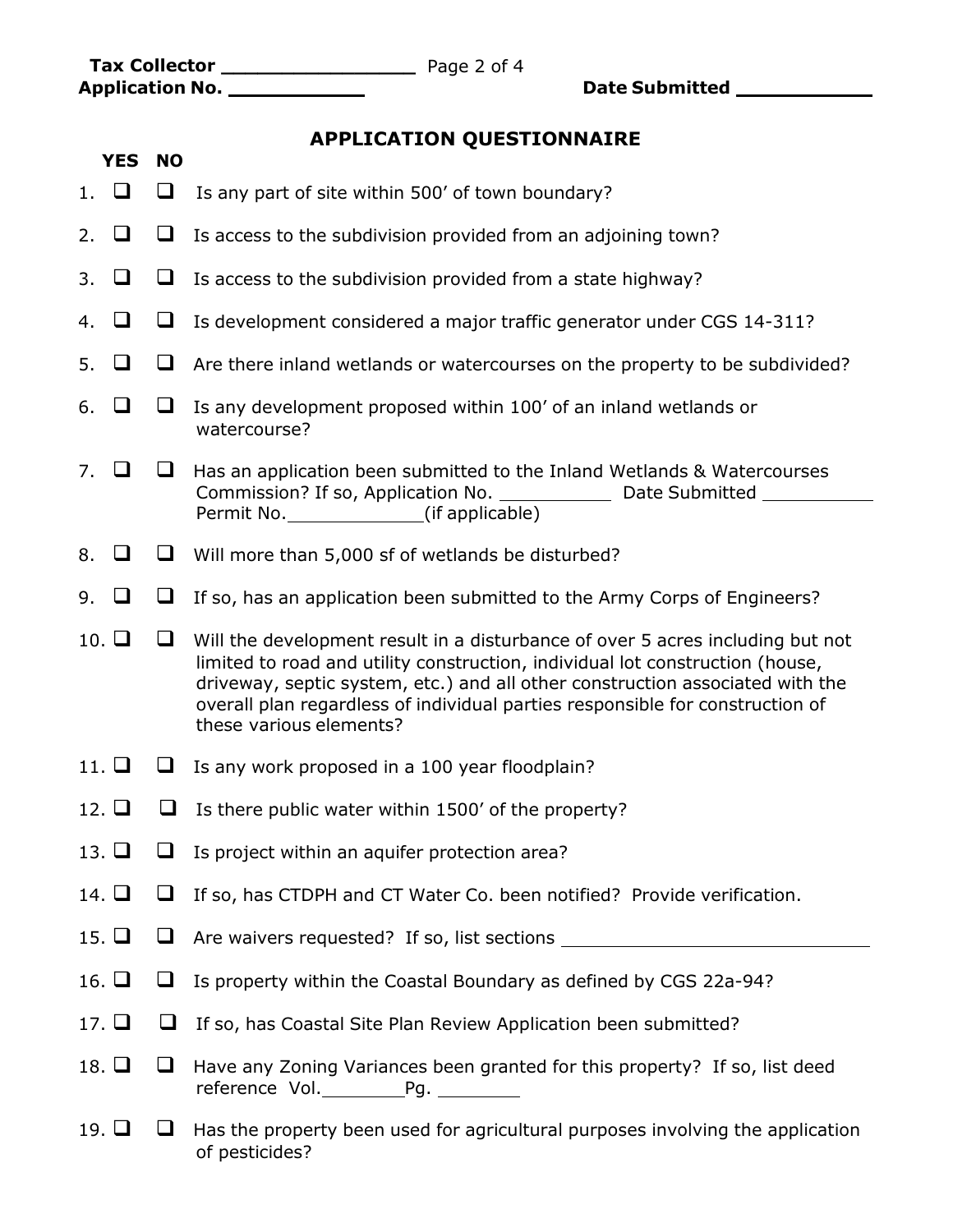**Application No. Date Submitted** 

 $\blacksquare$ 

**Date**

## **APPLICATION CHECKLIST**

*Note: Failure to submit a complete application shall be cause for disapproval.* 

| <b>Section</b>         | <b>Item</b>                                                                                            | <b>Initial</b> | Date<br>Rec'd |  |
|------------------------|--------------------------------------------------------------------------------------------------------|----------------|---------------|--|
| 2.2.1                  | Eleven (11) completed and signed copies<br>of Application form                                         |                |               |  |
| 2.2.2                  | Fees in the amount specified in Sect. 2.2.2 or as<br>amended by Town Ordinance. Total submitted:       |                |               |  |
| 2.2.3                  | Record Subdivision Plans - $(4)$ 24x36, $(11)$ 11x17                                                   |                |               |  |
| 2.2.5                  | Site Development Plans - (4) 24x36, (11) 11x17                                                         |                |               |  |
| 2.2.4                  | Plan/Profiles - (4) 24x36, (11) 11x17                                                                  |                |               |  |
| 2.2.6                  | Drainage analysis including pre-development and<br>post-development calculations                       |                |               |  |
| 2.2.7                  | Sanitary Certification. Plan must be submitted to<br>Sanitarian and certified prior to public hearing. |                |               |  |
| 2.2.8                  | <b>Parcel History</b>                                                                                  |                |               |  |
| 2.2.9                  | Mortgage Information                                                                                   |                |               |  |
| 2.2.10                 | <b>Application Checklist</b>                                                                           |                |               |  |
| 2.2.11                 | Plan of Relationship of Subdivision to Abutting<br>Property                                            |                |               |  |
| 2.2.12                 | Copies of all proposed Easements                                                                       |                |               |  |
| 2.2.13                 | Copies of all proposed Association Agreements                                                          |                |               |  |
| $\overline{2}$ , 2, 14 | Copies of all proposed deeds to Town or Town<br>agencies                                               |                |               |  |
| 2.2.15                 | Copy of CONNDOT Permit application and<br>preliminary response                                         |                |               |  |
| 2.2.16                 | Copy of Inland Wetlands application and approval<br>report                                             |                |               |  |
| 2.2.17                 | Copy of DEEP Tidal Wetlands Permit application                                                         |                |               |  |
| 2.2.18                 | Eleven (11) copies of Coastal Site Plan<br>Review application if applicable                            |                |               |  |
| 2.2.19                 | Soil Erosion and Sediment Control Plan<br>$(4)$ 24x36, $(11)$ 11x17                                    |                |               |  |
| 2.2.20                 | List of names and addresses of all property owners<br>within 200'                                      |                |               |  |
| 2.2.21                 | Passive Solar Energy Scheme                                                                            |                |               |  |
| 2.2.22                 | Additional Technical Information or Reports                                                            |                |               |  |
|                        | Statement of Intent if abutting land owned by<br>developer/applicant, re: 2.2.11 above                 |                |               |  |
|                        | Construction Cost Estimate - public improvements                                                       |                |               |  |
|                        | Request(s) for Waivers if applicable                                                                   |                |               |  |